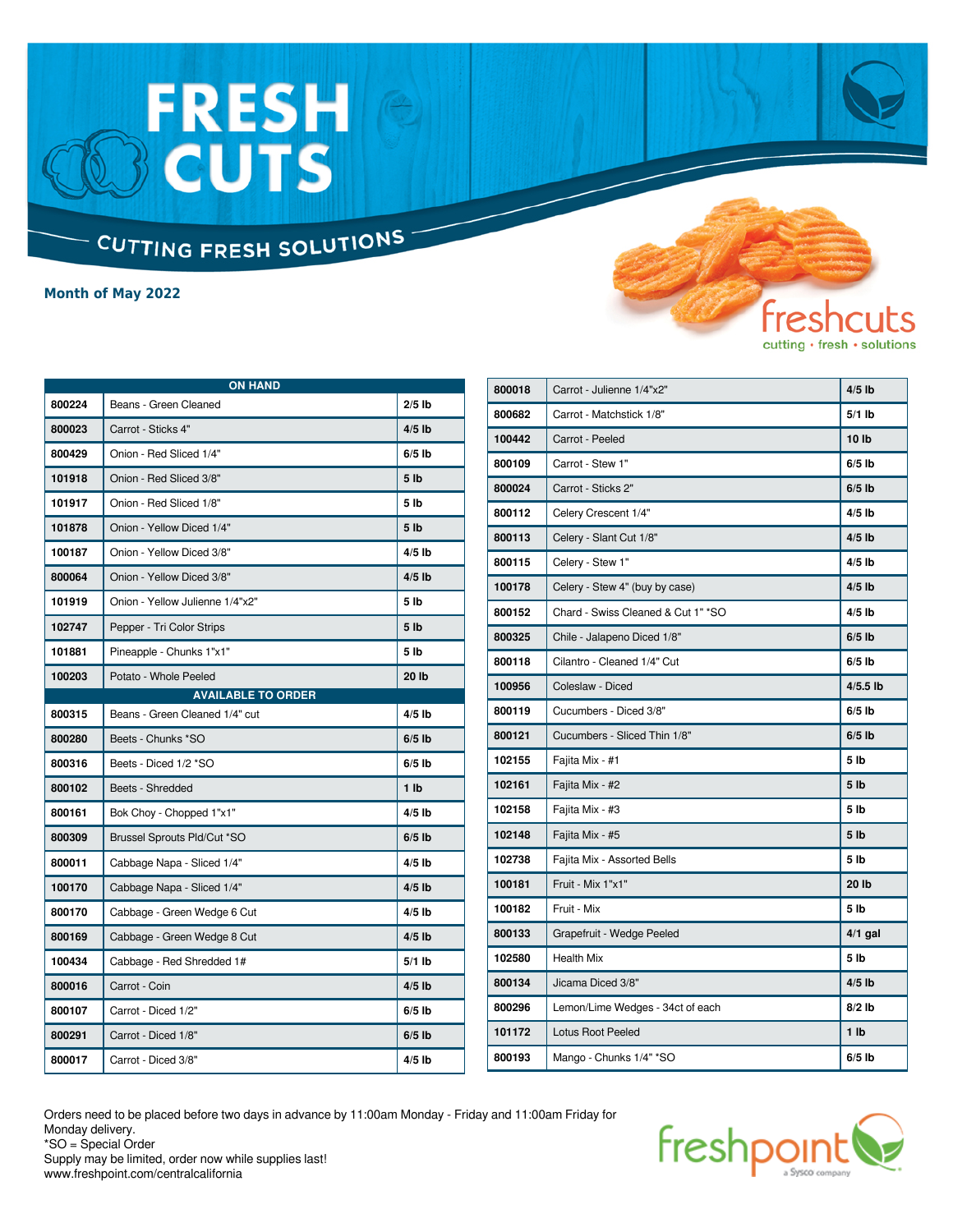# FRESH<br>BCUTS

#### **Month of May 2022 | pg 2**

### CUTTING FRESH SOLUTIONS

| 800149 | Mango - Chunks 1"x1" *SO          | $6/5$ lb        |
|--------|-----------------------------------|-----------------|
| 101880 | Mango - Sliced *SO                | 5 lb            |
| 101243 | Melon - Cantaloupe Chunks 3/4x3/4 | 20 lb           |
| 100930 | Melon - Cantaloupe Chunks 1"x1"   | 20 lb           |
| 101863 | Melon - Cantaloupe Chunks 1"x1"   | 5 lb            |
| 800202 | Melon - Cantaloupe Chunks 3/4x3/4 | $6/5$ lb        |
| 800417 | Melon - Cantaloupe Sliced         | $6/5$ lb        |
| 800201 | Melon - Honeydew Chunks 3/4x3/4   | $6/5$ lb        |
| 101242 | Melon - Honeydew Chunks 3/4x3/4   | 20 lb           |
| 100931 | Melon - Honeydew Chunks 1"x1"     | 20 lb           |
| 101857 | Melon - Honeydew Chunks 1"x1"     | 5 <sub>1b</sub> |
| 800418 | Melon - Honeydew Sliced           | $6/5$ lb        |
| 100933 | Melon - Watermelon Chunks 1"x1"   | 20 lb           |
| 101861 | Melon - Watermelon Chunks 1"x1"   | 5 <sub>lb</sub> |
| 101043 | Melon - Watermelon Balls          | $4/5$ lb        |
| 101864 | Onion - Green Diced 3/8"          | 2 lb            |
| 101943 | Onion - Green Diced 3/8"          | 5 lb            |
| 800426 | Onion - Green Diced Thin 1/8"     | $6/5$ lb        |
| 800305 | Onion - Red Chunk 2"x2"           | 5 <sub>1b</sub> |
| 102680 | Onion - Red Diced 1/4"            | 5 <sub>lb</sub> |
| 101921 | Onion - Red Diced 3/8"            | 5 lb            |
| 101874 | Onion - Red Dice                  | 5 lb            |
| 102578 | Onion - Red Julienne              | 5 <sub>1b</sub> |
| 800425 | Onion - Red Julienne 1/4"x3"      | $6/5$ lb        |
| 101937 | Onion - Red Rings 1/8"            | 5 lb            |
| 800275 | Onion - Red Stew Cut 1"x1"        | 5 lb            |
| 102682 | Onion - Yellow Diced1/2"          | 5 lb            |
| 100551 | Onion - Yellow Peeled             | 30 lb           |
| 800069 | Onion - Yellow Peeled             | $4/5$ lb        |
| 102739 | Onion - Yellow Sliced 1/16"       | 5 lb            |
| 101860 | Onion - Yellow Sliced 1/8"        | 5 <sub>1b</sub> |
| 800430 | Onion - Yellow Stew Cut 1"        | $6/5$ lb        |

| 800544 | Oranges - Blood Sections With Peel | $6/5$ lb        |
|--------|------------------------------------|-----------------|
| 800211 | Oranges - Wedges 8 Cut No Peel     | $4/5$ lb        |
| 800559 | Oranges - Wedge 8 Cut              | $4/1$ gal       |
| 102577 | Parsnip - Coins *SO                | 5 <sub>lb</sub> |
| 800226 | Parsnip - Diced 1/2" *SO           | $6/5$ lb        |
| 800307 | Parsnip - Wholed Peeled            | $6/5$ lb        |
| 102740 | Pea - Snow Cleaned *SO             | 5 <sub>1b</sub> |
| 800553 | Pepper - Gold Chunk 1"x1"          | $6/5$ lb        |
| 800215 | Pepper - Gold Diced 1/2"           | $6/5$ lb        |
| 102734 | Pepper - Gold Diced 1/4"           | 5 <sub>lb</sub> |
| 800555 | Pepper - Gold Julienne 1/2"x4"     | $6/5$ lb        |
| 800324 | Pepper - Gold Julienned 1/2"x4"    | $6/5$ lb        |
| 800556 | Pepper - Gold Rings                | $6/5$ lb        |
| 102735 | Pepper - Green Strips 1/4"x4"      | 1 lb            |
| 800557 | Pepper - Green Chunk 1"            | $6/5$ lb        |
| 800196 | Pepper - Green Chunk 1"x1"         | $6/5$ lb        |
| 101877 | Pepper - Green Diced 3/8"          | 5 <sub>1b</sub> |
| 102683 | Pepper - Green Diced 1/2"          | 5 <sub>1b</sub> |
| 102684 | Pepper - Green Diced 1/4"          | 5 <sub>1b</sub> |
| 800603 | Pepper - Green Halved / Seeded     | $6/5$ lb        |
| 100198 | Pepper - Green Bell Strips 1"x1/4" | $6/2$ lb        |
| 101925 | Pepper - Green Julienne 1/4"x4"    | 5 <sub>1b</sub> |
| 800322 | Pepper - Green Julienne 1/2"x4"    | $6/5$ lb        |
| 800605 | Pepper - Green Ring 1/4"           | $6/5$ lb        |
| 800606 | Pepper - Red Chunk 1"              | $6/5$ lb        |
| 800195 | Pepper - Red Chunk 2"x2"           | $6/5$ lb        |
| 102685 | Pepper - Red Diced 1/2"            | 5 <sub>1b</sub> |
| 102576 | Pepper - Red Diced                 | 5 lb            |
| 102575 | Pepper - Red Julienne              | 5 <sub>1b</sub> |
| 102700 | Pepper - Red Strips Long           | 5 <sub>lb</sub> |
| 100199 | Pepper - Red Strips 1/2"           | 5 lb            |
| 800297 | Pepper - Red/Green Mixed Diced     | $6/5$ lb        |

Orders need to be placed before two days in advance by 11:00am Monday - Friday and 11:00am Friday for Monday delivery. \*SO = Special Order

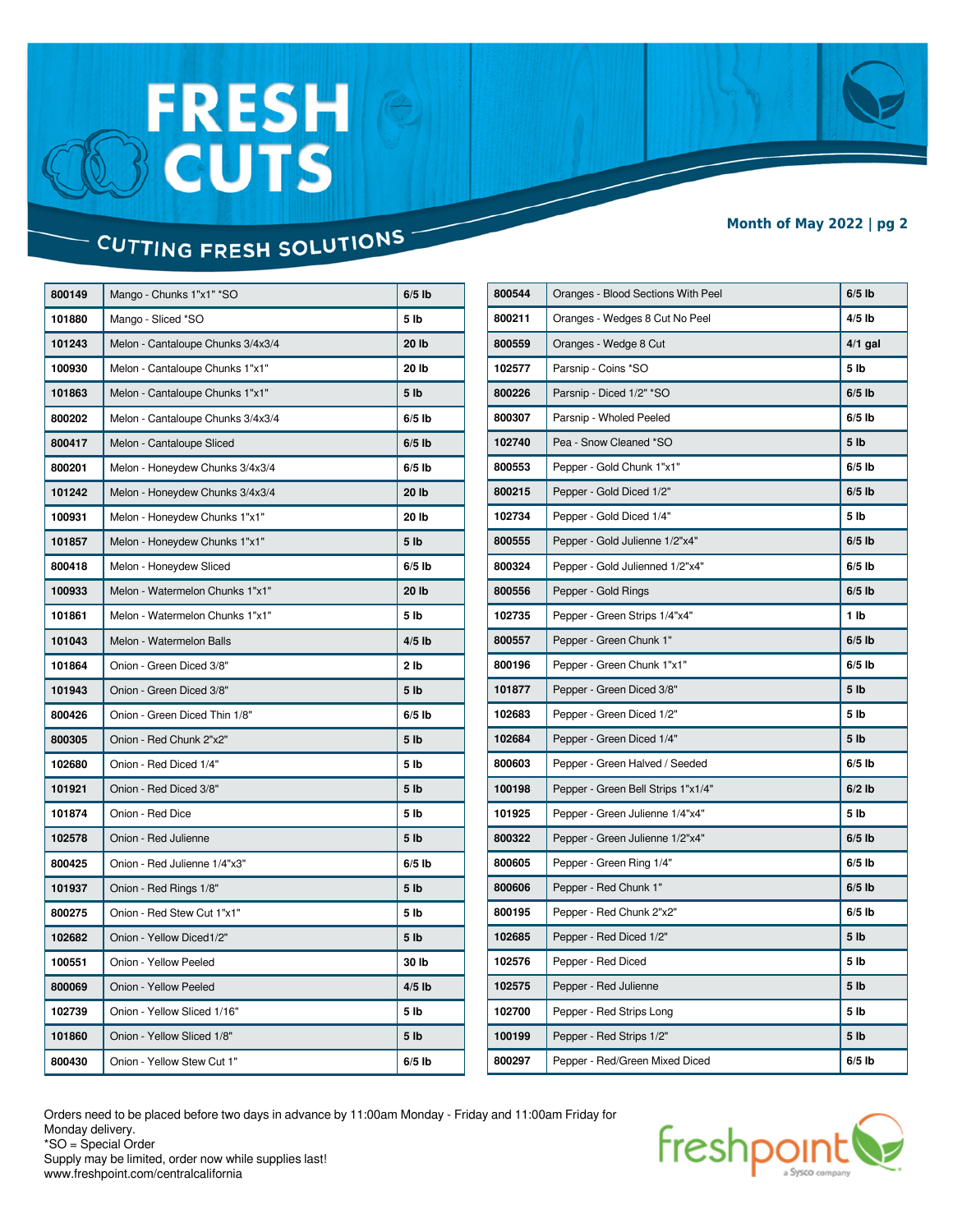# FRESH<br>BCUTS

#### **Month of May 2022 | pg 3**

### CUTTING FRESH SOLUTIONS

| 800192 | Pineapple - Chunks 1/4"            | $6/5$ lb        |
|--------|------------------------------------|-----------------|
| 100932 | Pineapple - Chunks 1"x1"           | 20 lb           |
| 800200 | Pineapple - Chunks 3/4"x3/4"       | $6/5$ lb        |
| 101244 | Pineapple - Chunks 3/4"x3/4"       | 20 lb           |
| 100606 | Potato - Diced 1" Skin On          | $3/10$ lb       |
| 800620 | Potato - Diced Raw 1/2"x1/2"       | $4/5$ lb        |
| 100611 | Potato - Foil Wrap                 | 70ct            |
| 100612 | Potato - Foil Wrap *SO             | 80ct            |
| 100610 | Potato - Foil Wrap                 | 90ct            |
| 100831 | Potato - Foil Wrap *SO             | 120ct           |
| 100617 | Potato - Peeled / Diced 1/2"       | 20 lb           |
| 100896 | Potato - Peeled / Diced 1/4"       | 20 lb           |
| 100618 | Potato - Peel / Qrt                | 20 lb           |
| 100619 | Potato - Peeled / Diced 1/4"       | 20 lb           |
| 100621 | Potato - Red B Qtr / Skin On       | 20 lb           |
| 100884 | Potato - Red B Sliced 1/4" Skin On | 20 lb           |
| 100897 | Potato - Red 1/2"x1/2" Skin On     | 20 lb           |
| 100622 | Potato - Red 1"x1" Skin On         | 20 lb           |
| 100625 | Potato - Red 1"x1" Peeled          | 20 lb           |
| 102265 | Potato - Stew 1"                   | 5 <sub>lb</sub> |
| 800306 | Potato - Sweet Chunk               | $6/5$ lb        |
| 100629 | Potato - Wedge Skin On             | 20 lb           |
| 100910 | Potato - Yukon Peeled Diced 1"     | 20 lb           |
| 800281 | Potato - Yukon Sliced              | $6/5$ lb        |
| 850264 | Radish - Cleaned                   | 5 <sub>1b</sub> |
| 101873 | Salsa Mix                          | 5 <sub>lb</sub> |
| 102550 | <b>Scotts Blend</b>                | 5 <sub>1b</sub> |
| 100650 | Shallots - Peeled                  | $4/5$ lb        |
| 101926 | Squash - Butternut Chunks 1"x1"    | 5 <sub>1b</sub> |
| 101922 | Squash - Butternut Chunks          | 5 <sub>lb</sub> |
| 800292 | Squash - Butternut Cube 1"x1"      | $5/2$ lb        |
| 102727 | Squash - Butternut Diced 1/2"x1/2" | 5 <sub>lb</sub> |

| 101859 | Squash - Yellow Chunk 1"               | 5 <sub>1b</sub>   |
|--------|----------------------------------------|-------------------|
| 800327 | Squash - Yellow Coins 3/8"             | $6/5$ lb          |
| 800643 | Squash - Yellow Julienne 1/2"x3"       | $6/5$ lb          |
| 101862 | Squash - Zucchini Chunk/Stew Cut 1"    | 5 <sub>1b</sub>   |
| 800326 | Squash - Zucchini Coin 3/8"            | $6/5$ lb          |
| 101941 | Squash - Zucchini Coin1/4"             | 5 lb              |
| 800649 | Squash - Zucchini Julienne 1/2"x3"     | $6/5$ lb          |
| 800301 | Squash - Zucchini Julienne 1/8"x2 1/2" | $5/1$ lb          |
| 800650 | Squash - Zucchini Oriental             | $6/5$ lb          |
| 100204 | Squash - Zucchini Sticks Bagged 50/2oz | 50/20 oz          |
| 101872 | Squash - Zucchini Half Moon            | 5 <sub>1b</sub>   |
| 102551 | Stew Mix #1                            | 5 lb              |
| 800656 | Stew Mix #2                            | 5 <sub>1b</sub>   |
| 800216 | Stew Mix #3                            | $4/5$ lb          |
| 102552 | Stir Fry #3                            | 5 <sub>1b</sub>   |
| 800659 | Stir Fry #4                            | $4/5$ lb          |
| 800661 | Stir Fry - Asian                       | $4/5$ lb          |
| 800283 | Tomatillo - Whole Peeled *SO           | $6/5$ lb          |
| 101865 | Tomato - Diced 3/8"                    | $3/8$ lb          |
| 101593 | Tomato - Diced                         | $4/5$ lb          |
| 101935 | Tomato - Roma Diced                    | 5 <sub>1b</sub>   |
| 800383 | Tomato - Roma Sliced                   | $8/2.5$ lb        |
| 101882 | <b>Tomatoes - Sliced</b>               | 2.5 <sub>lb</sub> |
| 800225 | Turnip - Diced 1/2"                    | $4/5$ lb          |
| 800300 | Turnip - Julienne 1/8"x2 1/2"          | $5/1$ lb          |
| 800087 | <b>Vegetable Medley</b>                | $4/5$ lb          |
| 101934 | Vegetable Mix #1                       | 5 <sub>1b</sub>   |
| 800088 | Vegetable Mix #2                       | 4/5 lb            |
| 102579 | Vegetable Mix #3                       | 5 <sub>1b</sub>   |
| 800090 | Vegetable Mix #5                       | $4/5$ lb          |
| 800159 | Vegetable - Mix Amador                 | $4/5$ lb          |
| 800329 | Vegetable - Mix Seasonal Blend         | $4/5$ lb          |

Orders need to be placed before two days in advance by 11:00am Monday - Friday and 11:00am Friday for Monday delivery. \*SO = Special Order